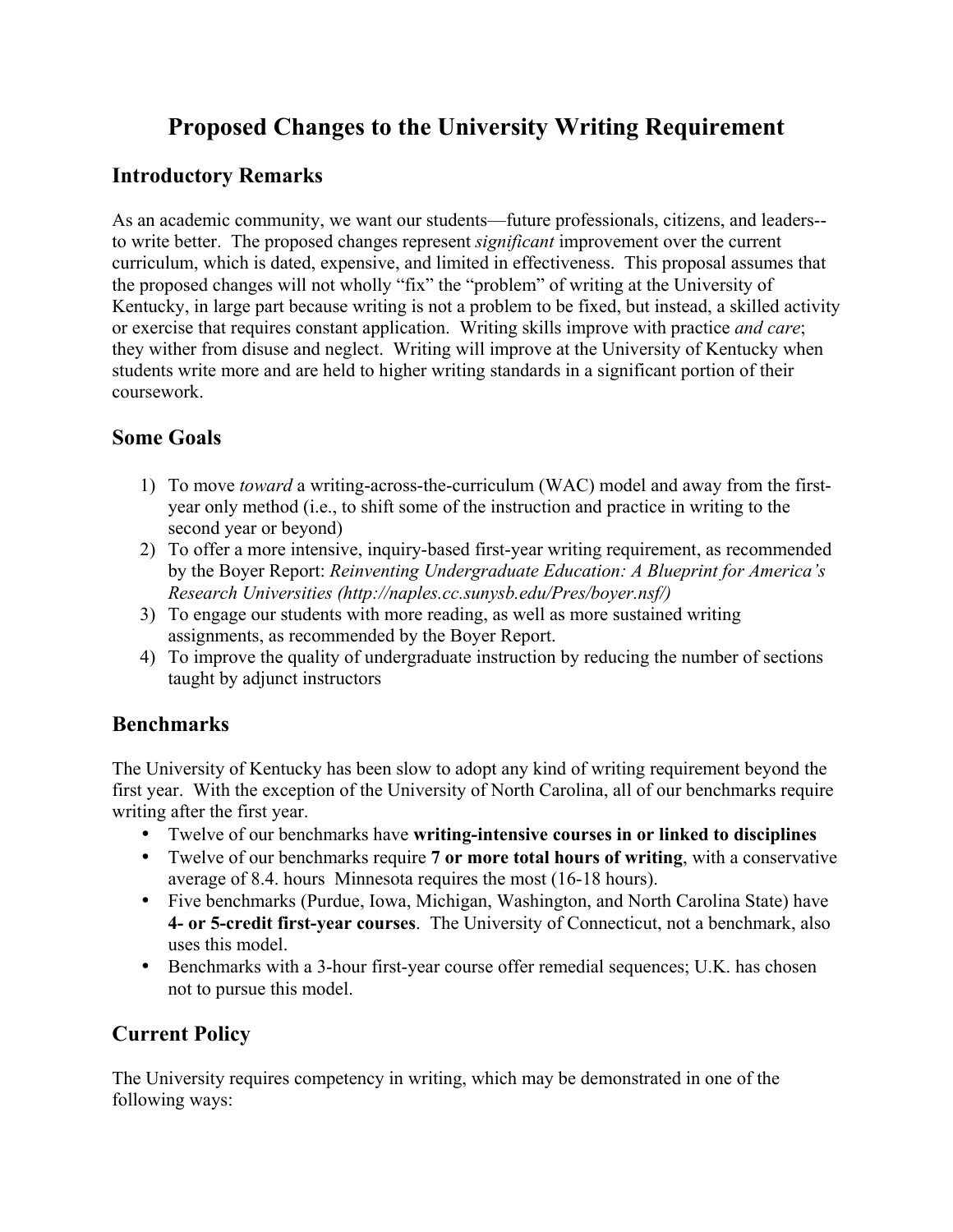- (1) Students who have a standard score of 28 or below on the English section of the ACT must satisfactorily complete ENG 101 Writing I, and ENG 102 Writing II.
- (2) Students who have a standard score of 29 or above on the English section of the ACT may elect to take a special writing proficiency examination, administered by the English Department Writing Program. Students who pass this examination are eligible to fulfill the University Writing Requirement by successfully completing ENG 105 Writing: An Accelerated Course. Students who do not pass this examination are required to take the normal sequence of ENG 101-102.

Full-time students must enroll in either ENG 101 or 102 each semester until they have satisfied the University Writing Requirement, unless they qualify for ENG 105, in which case they may enroll during either semester of the freshman year.

By Senate rule, only in unusual circumstances (such as illness, injury, serious financial difficulties, or serious personal or family problems) will a student be permitted to withdraw from a course needed to fulfill the University Writing Requirement. Only the dean of the student's college can authorize such withdrawals, in consultation with the instructor and the Director of the Writing Program.

Perhaps most damaging about the current policy is the message it sends to students about writing. In narratives describing their writing processes, students report that "only English teachers care about writing" and that "instructors in other courses care only about their ideas." When asked specifically about revision and editing—the refining and polishing skills—students claim that these are steps you take for an English class, but they are not necessary for other classes.

### **Summary of Proposed Changes**

- Move from a first-year only to a **two-tiered requirement**: an intensive first-year course (or exemptions), followed by a course taken in the sophomore year or beyond.
- Discontinue teaching the ENG 101-102 *sequence* on the main campus. (ENG 102 will continue to be offered as needed.)
- Create a **4-credit ENG 104** course (with no placement requirements) that satisfies a First-year Writing Requirement.
- Require a **3-credit hour, 200-level** English course
- Should a WAC program be established in the future—a plan that USP will continue to discuss—a comparable course in another department or college would satisfy the Graduation Writing Requirement. While the English department strongly supports the idea of a WAC program, it also realizes that WAC pilots would require resources for course development, evaluation, and assessment and that such resources are now very limited or unavailable. For this reason, this proposal assumes that all instruction would continue to be delivered by the English Department.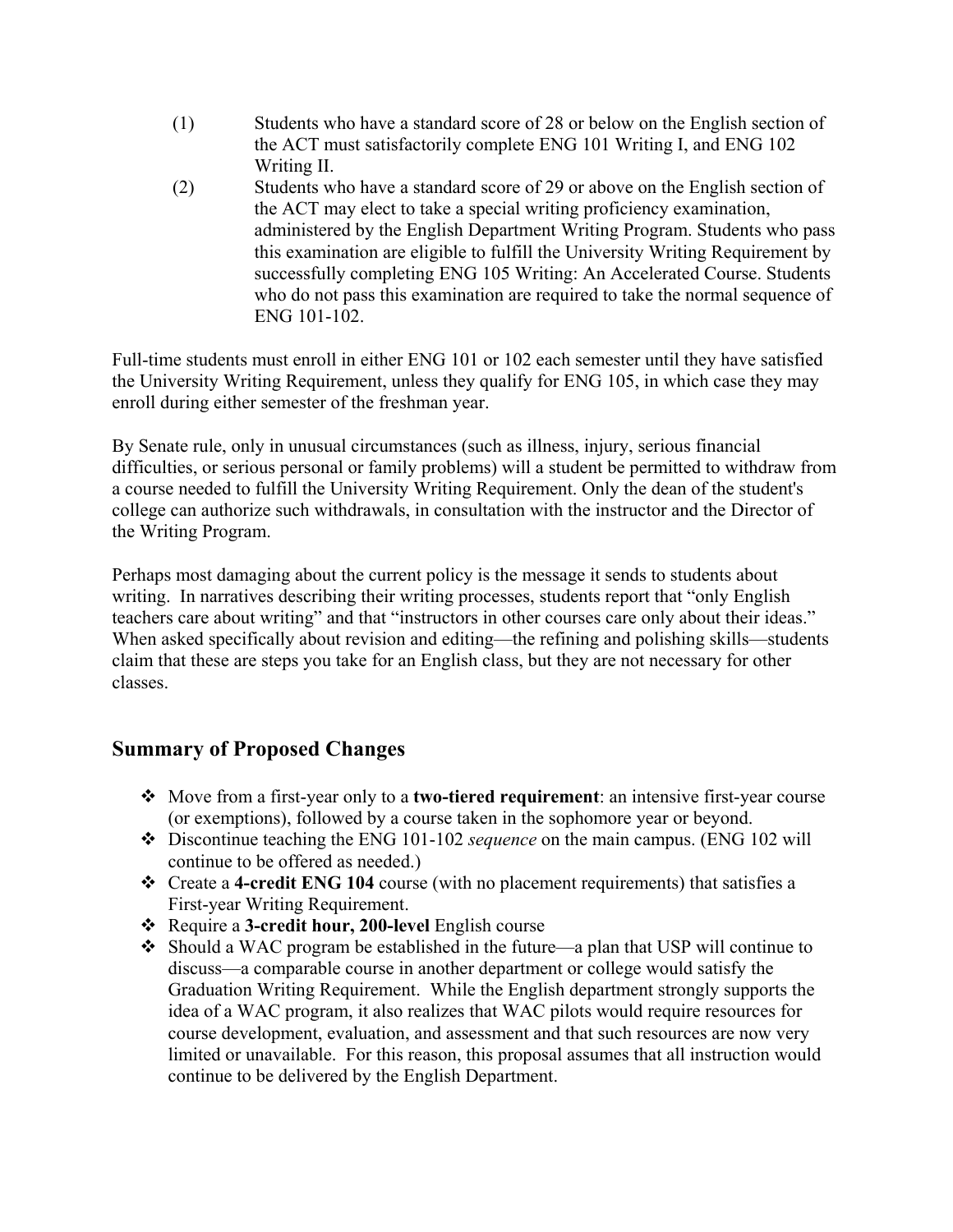#### **Resource Issues**

If offered through the English department, the second-tier writing requirement reallocates current resources and requires no additional campus, college, or department resources.

### **Details**

The proposed *two-tiered* University Writing Requirement would require students to satisfy two conditions:

- First-year Writing Requirement
- A Graduation Writing Requirement, for now, a 200-level English course, to be drawn from

ENG 203 Business Writing ENG 230 Introduction to Literature ENG 231 Literature and Genre ENG 232 Literature and Place ENG 233 Literature and Identities ENG 234 Introduction to Women's Literature ENG 261 Survey of Western Literature I ENG 262 Survey of Western Literature II ENG 264 Major Black Writers ENG 270 The Old Testament as Literature ENG 271 The New Testament as Literature ENG 281 Introduction to Film

In addition to learning the content objectives and completing significant reading assignments, students complete at least 10 pages of formal (though not narrowly specialized) writing that they draft, redraft, and refine in response to feedback provided by instructors or teaching assistants. Composition and stylistic issues (e.g., paragraphs, transitions, clarity, subordination) are addressed through mini-lectures, in-class workshops, conferences and/or texts such as Trimble's *Writing with Style: Conversations on the Art of Writing.* Note: The English Department offers relatively few sections of ENG 204 Technical Writing and ENG 205 Intermediate Writing (Writing for the Social Sciences). These courses will *not* satisfy the 200-level requirement as we have no departmental resources (expertise or money) available to revise the courses as necessary and, more importantly, to offer additional sections. The English Department has no objection to the creation of these courses in other colleges or departments once USP has established WAC requirements.

The proposed two-tiered University Writing Requirement could be fulfilled in the following ways:

(1) All students on the main campus may satisfy the first-year condition by successfully completing ENG 104, a 4-credit course. Sometime after achieving sophomore status, but before graduation, students satisfy the second condition by successfully completing one of the writingintensive 200-level courses offered through the English Department. A "C-or-above" policy on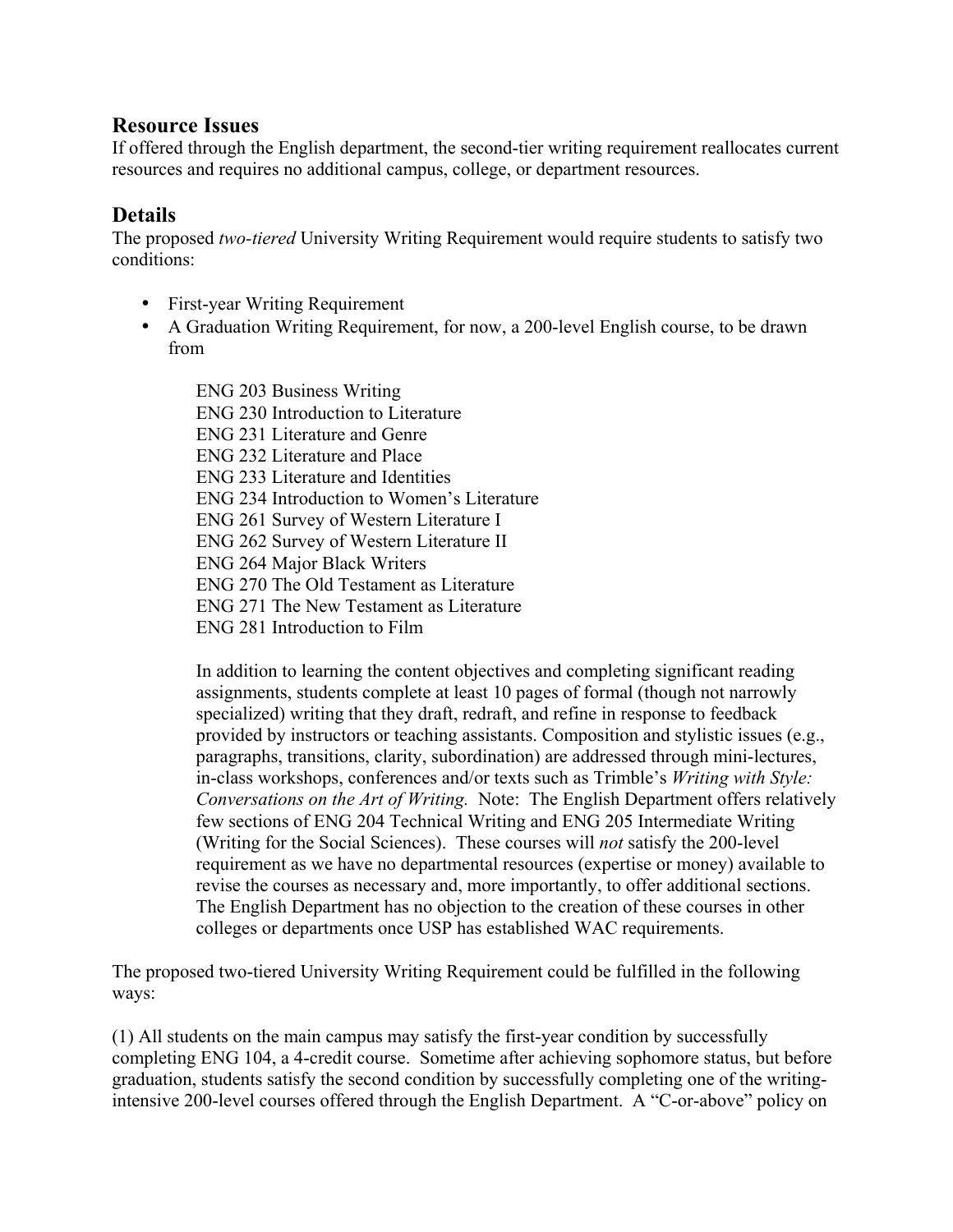all major essays, much like that in place at the University of Virginia, will stand as part of the accreditation assessment: Course grades of D ("unsatisfactory achievement") and E ("unsatisfactory performance"), if earned because of performance on major essays, will not count toward satisfaction of the University Writing Requirement. Note: Students in the Honors Program will continue to satisfy the entire University Writing Requirement through that curriculum.

(2) Students who have a standard score of 32 or above on the English section of the ACT, 700 or above on the SAT, or 4-5 on the AP **English Language** exam will receive exemption from ENG 104. Students who earn a 3 on the AP **English Language** exam will earn credit for ENG 101 and may choose to take either ENG 102 or ENG 104 (encouraged). There is no exemption by CLEP. Scores of 3-5 on the AP **English Literature** exam or the equivalent on the IB exam will continue to receive 3 units of credit for ENG 161, which does not satisfy either condition of the University Writing Requirement.

(3) Students at LCC may satisfy the first-year requirement through the existing ENG 101-102 sequence. In-state transfer students can meet the first-year requirement through the equivalency of an ENG 101-102 sequence. Equivalencies for other transfer students will be evaluated through current procedures.

Full-time students must enroll in ENG 104 in either fall or spring of their first-year. They may drop the course during the first year, but beginning in their third semester, students enrolled in ENG 104 would not be allowed to drop the course, and they will be required to register for the course each semester until they have satisfied the first-tier of the Writing Requirement. Completion of the first-year requirement is a prerequisite for entry in all the 200-level writing courses. Students may complete the 200-level course at any time after achieving sophomore status but before graduation.

- Student assessment
	- Students must receive a grade of C or above (competent) on all *major* essays.
- Program assessment
	- Double-blind holistic scoring of a random sample of the final major essay from ENG 102, ENG 104 & 200-level.
	- Double-blind holistic scoring of all final major assignments for ENG 102, ENG 104, & 200-level

# **Discussion of Changes**

*The two-tiered requirement*: The new requirement extends instruction and practice in composition beyond the first year. UK's current model, which is quite dated, assumes that students will receive a kind of writing inoculation during their first year and, thereafter, will never again struggle with writing. Writing skills improve with continual practice, and conversely deteriorate when not used. Ideally, students will be held to high standards and receive additional practice in writing in their major courses of study.